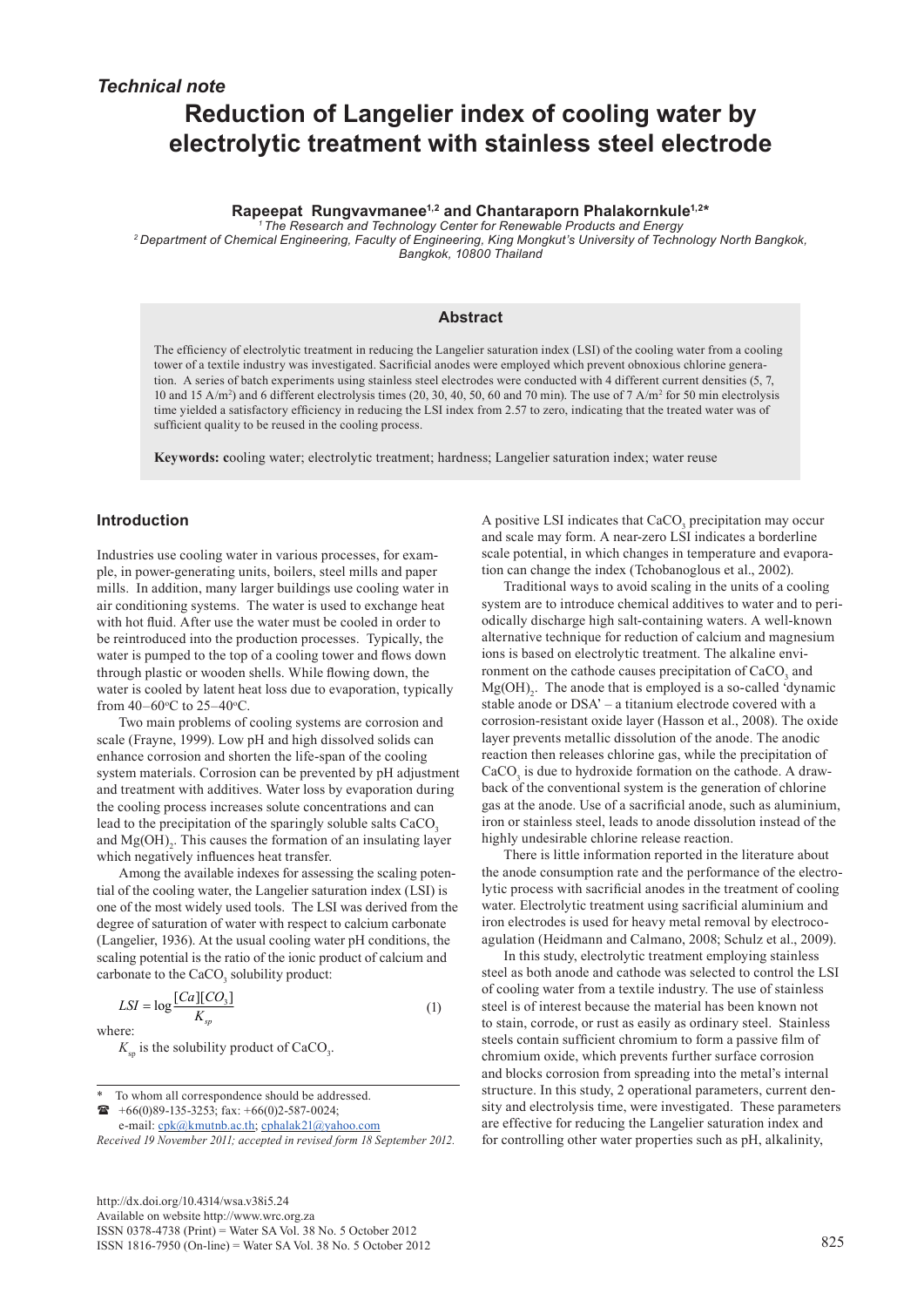calcium hardness, total hardness, total dissolved solids and conductivity. In addition, the anode and energy consumption of the electrolytic treatment of cooling water were evaluated.

# **Electrolytic precipitation**

During an electrolytic treatment employing dissolvable anodes, the reaction at the cathode is as follows:

$$
2H_2O + 2e^- \rightarrow H_2 + 2OH^{\cdot}
$$
 (2)

The generated hydroxide ions react with the bicarbonate  $(HCO<sub>3</sub>)$  to increase the concentration of carbonate  $(CO<sub>3</sub><sup>2</sup>)$ through the following reactions:

$$
HCO3 + OH1 \rightarrow CO23 + H2O
$$
 (3)

Calcium carbonate will precipitate when the ionic product of Ca<sup>2+</sup> and CO<sup>2-</sup><sub>3</sub> exceeds 2.8  $\times$ 10<sup>-9</sup> at 25<sup>o</sup>C.

## **Materials and methods**

#### **Cooling water**

The cooling water used in this study was obtained from a cooling tower of Luckytex (Thailand) Public Co. Ltd. The properties of the cooling water sample were: pH 9.0; conductivity 935 µS/cm; alkalinity 320 mg/ $\ell$  as CaCO<sub>3</sub>; calcium hardness 654 mg/ $\ell$  Ca<sup>2+</sup> as CaCO<sub>3</sub>; total hardness 1 918 mg/ $\ell$  Ca<sup>2+</sup> as CaCO<sub>3</sub> and total dissolved solids 460 mg/ $\ell$ .

## **Experimental apparatus and procedure**

A bench-scale electrochemical system was used in this study (Fig. 1). The system consisted of a DC power supply, a power control and measurement units, an electrochemical reactor and a magnetic heater and stirrer. The electrochemical reactor was a 2 ℓ beaker with a set of 5 pairs of electrodes made of stainless steel 304 with a total area of  $1,047 \text{ cm}^2$ . The electrodes were connected vertically with a gap of 0.8 cm between electrodes. The electrodes were connected to the DC power supply in monopolar and in parallel mode, and the electrochemical reactor was operated in batch and galvanostatic mode.

Before and at the end of each run, the electrodes were washed thoroughly with water, dipped in HCl solution  $(5\% \text{ v/v})$ for at least 15 min and rinsed again with tap water. Typical runs were conducted at 298 K. During the runs, the reactor unit was stirred at 150 r/min by a magnetic stirrer (IKA, C-MAG HS, Germany). The experiments were carried out in a batch mode with a liquid sample of 1.8  $\ell$ . Four different current densities were applied  $(5, 7, 10 \text{ and } 15 \text{ A/m}^2)$ . For each current density, electrolysis time of 20, 30, 40, 50, 60 and 70 min was used. After the specified electrolysis time, the system was stirred at 50 r/min for 20 min. The solution was allowed to stand at room temperature for 20 min and the supernatant solution was collected for the analysis.

#### **Analytical method**

The following properties of water were examined: pH, conductivity, alkalinity, calcium hardness, total hardness and total dissolved solids (TDS). Alkalinity was measured according to Standard Methods (APHA, 1998). pH was measured with a Schott Lab 850 (Germany) pH meter and conductivity with



*Figure 1 Set-up of the electrochemical system: 1 – electrodes, 2 – magnetic bar stirrer, 3 – magnetic stirrer controller, 4 – ammeter, 5 – DC power supply, 6 – voltmeter, 7 – 2 ℓ beaker*



*Figure 2 pH as a function of current density and electrolysis time*

a Milwaukee EC59 (Italy) conductivity meter. Calcium and magnesium ions concentrations were determined by ICP spectroscopy (Optima 2000DV, Perkin). Each measurement was performed 3 times. LSI values were calculated from the standard LSI equations (Kemmer, 1979; Frayne, 1999).

## **Results and discussion**

#### **Effect of current density and electrolysis time on pH**

Figure 2 shows the evolution of pH values during the electrolytic treatment. For all current densities investigated in this study, the pH dropped from 9 to near 7. Except for the current density of  $10 \text{ A/m}^2$ , the pH remained approximately stable when the pH level had reached a value near 7. It has previously been reported that an electrolytic treatment exhibits some buffering capacity because of the balance between the production and consumption of OH- (Chen, 2004). In an electrocoagulation of textile wastewater, the buffering capacity was found to be just above 7 (Essadki et al., 2008). A study on the removal of turbidity from a solution of silica gel by electrolytic treatment (Merzouk et al., 2009a) reported a similar finding: when the initial pH of the silica gel solution was slightly above 7, the pH hardly changed. However, for the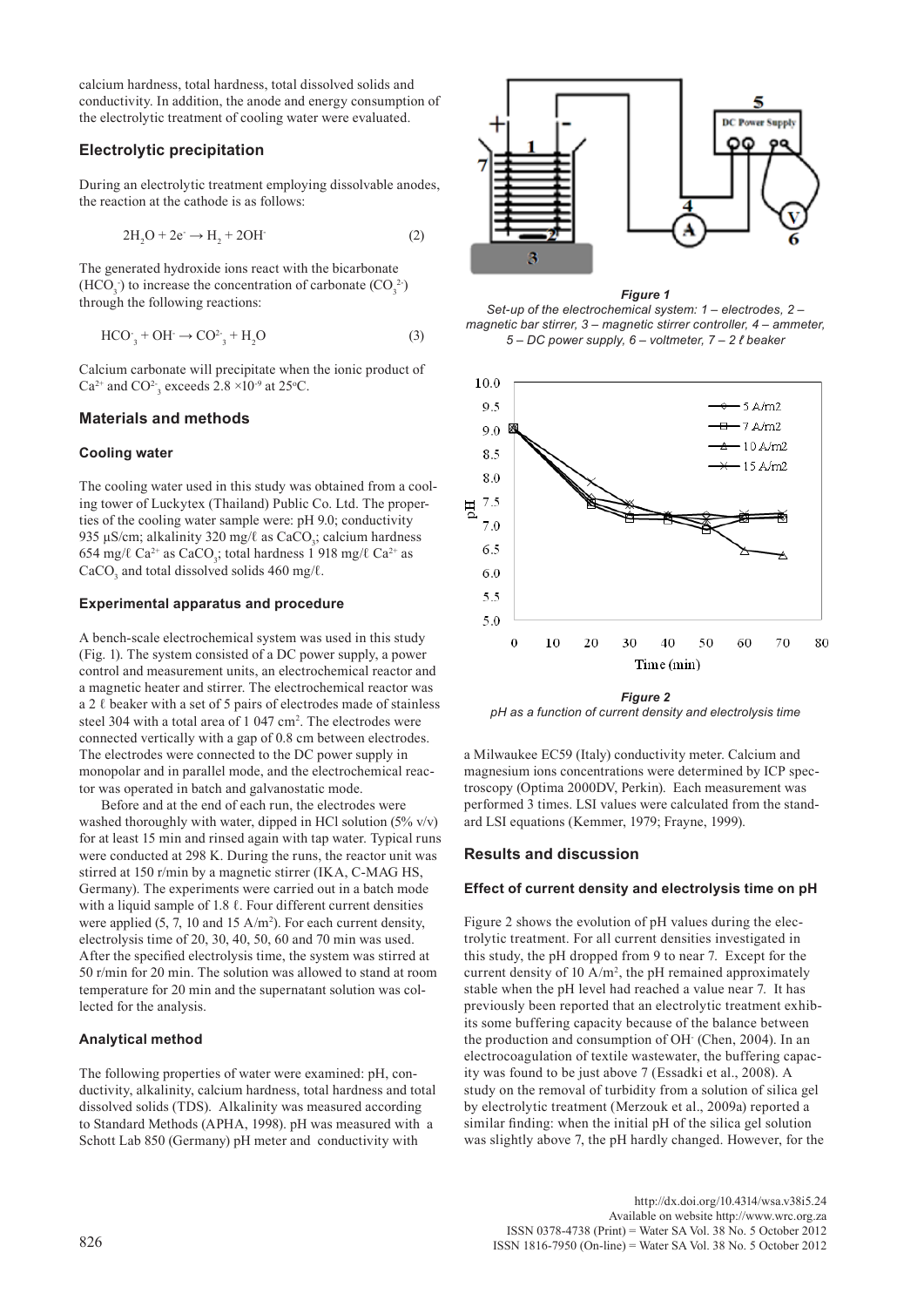

*Figure 3 Alkalinity as a function of current density and electrolysis time* 



*Figure 4a Calcium hardness as a function of current density and electrolysis time*



*Figure 4b Total hardness as a function of current density and electrolysis time*

case of 10 A/m2 , the pH dropped far below 7. As can be seen from Fig. 3, the alkalinity for 10 A/m2 dropped to the lowest level compared to the other current densities. The alkalinity became too low for the solution to retain its buffering capacity and a pH near 7.

[http://dx.doi.org/10.4314/wsa.v38i5.24](http://dx.doi.org/10.4314/wsa.v37i4.18) Available on website http://www.wrc.org.za ISSN 0378-4738 (Print) = Water SA Vol. 38 No. 5 October 2012 ISSN 1816-7950 (On-line) = Water SA Vol. 38 No. 5 October 2012 827



*Figure 5 Total dissolved solids as a function of current density and electrolysis time*

## **Effect of current density and electrolysis time on alkalinity**

Figure 3 shows the alkalinity as a function of current density and electrolysis time. For all current densities investigated in this study, reduction of the alkalinity increased with increasing electrolysis time. While the current density of  $5 \text{ A/m}^2$  gave the lowest reduction in alkalinity, the current densities of 7, 10 and 15  $A/m^2$  yielded more or less the same degree of alkalinity reduction. The maximum alkalinity reduction was approximately 72%, 81% and 75% for the current density of 7, 10 and 15 A/m2 , respectively. The experimental data showed that the electrolysis time had a more pronounced effect than current density in reducing alkalinity.

## **Effect of current density and electrolysis time on calcium hardness and total hardness**

Figure 4a shows the calcium hardness as a function of current density and electrolysis time. The greatest decline in calcium hardness was obtained with a current density of 15 A/m<sup>2</sup> for 30 min electrolysis time. A comparable decline was obtained with 10 A/m<sup>2</sup> for 50 min electrolysis time. The experimental data showed that the calcium hardness reduction depended on a combination of the levels of current density and electrolysis time. The effects of current density and electrolysis time on total hardness were similar to those on calcium hardness (Fig. 4b). The lowest calcium and total hardness were 397 and 1 287 mg/ $\ell$  Ca<sup>2+</sup> as CaCO<sub>3</sub>, corresponding to a 39% and 33% reduction, respectively.

#### **Effect of current density and electrolysis time on total dissolved solids and conductivity**

Conductivity is typically used as a surrogate measure of TDS concentration. The relationship between the conductivity and TDS concentration used in this study is as follows:

TDS (mg/ $\ell$ ) = 0.52 Conductivity ( $\mu$ S/cm) – 12.34 (4)

As shown in Fig. 5, the TDS reduction was strongly dependent on both current density and electrolysis time. The highest TDS reduction was obtained with the highest current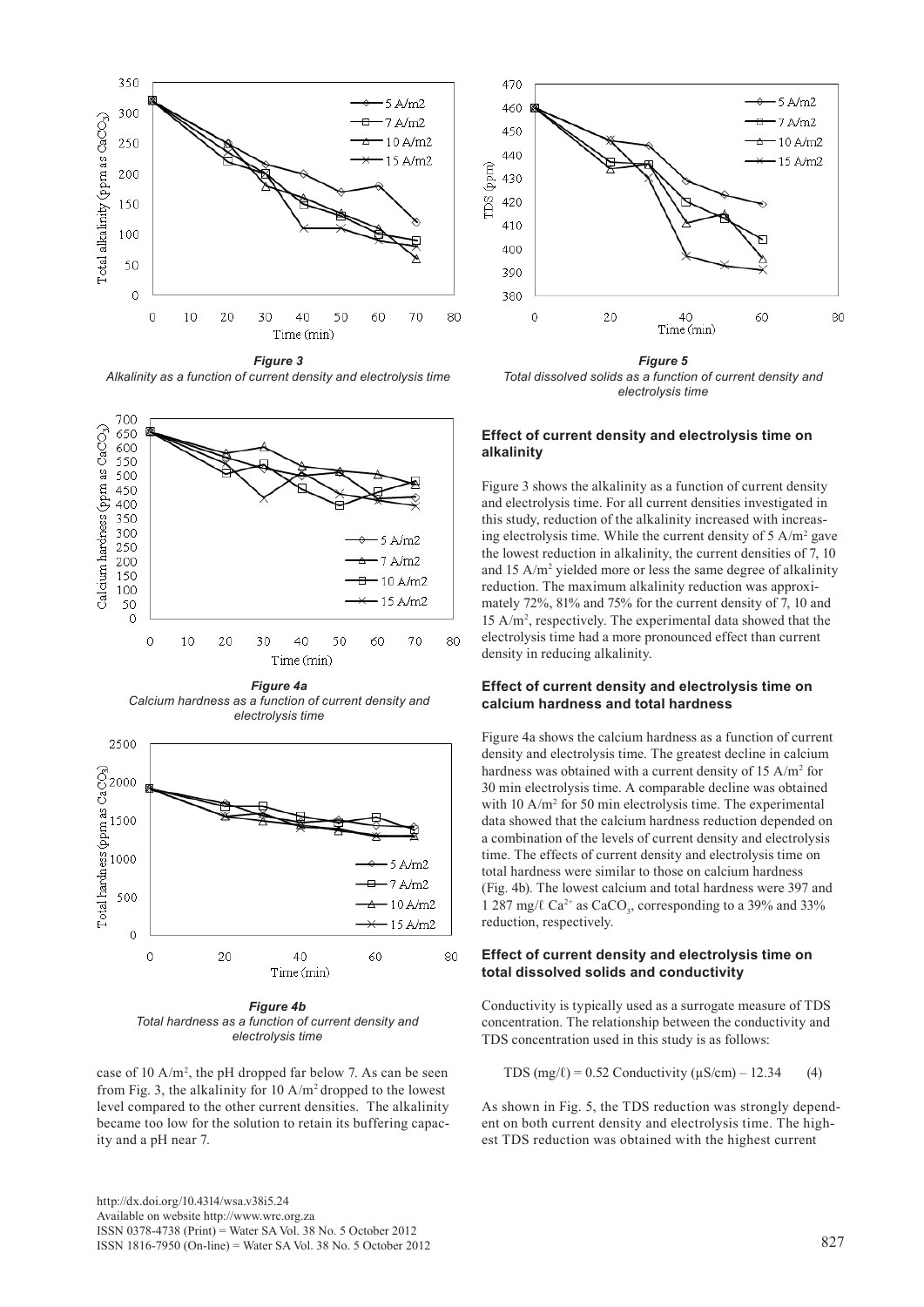density investigated in this study. In this case, the TDS dropped rapidly with increasing electrolysis time during 0–40 min, but became relatively constant during 40–60 min



*Figure 6 Langelier saturation index as a function of current density and electrolysis time*



*Figure 7 Energy consumption as a function of current density and electrolysis time*



*Figure 8 Weight loss of anodic material as a function of current density and electrolysis time*

electrolysis time. With a reduction in TDS of approximately 15%, TDS showed the lowest reduction of all of the parameters studied.

## **Reduction of the Langelier saturation index by electrolytic treatment**

Figure 6 demonstrates the reduction of LSI as a function of current density and electrolysis time. During the first 50 min electrolysis time, the reduction of LSI strongly depended on electrolysis time. Except for the current density of  $10 \text{ A/m}^2$  the LSI values remained relatively stable after 50 min. Using an electrolysis time of 50 min with current density of 7 A/m2 , LSI reached a value of zero. The drop of LSI from 2.57 to zero indicated that the quality of the cooling water was significantly improved and the treated cooling water showed no potential for scaling.

## **Technical and economic assessments of the electrolytic treatment of cooling water**

The energy consumption was estimated using the electrical power formulas:

$$
P = V \tag{5}
$$

$$
E = \frac{I}{3600} \cdot \int Vdt
$$
 (6)

where:

*P* is the electrical power (watts) *V* is the voltage across the electrodes (volts) *I* is the applied current (A) *E* is the energy consumption (kWh) *t* is the electrolysis time (s).

At a fixed current density, the voltage across the electrodes was relatively constant (4.85, 4.91, 5.10 and 6.83 volts for the operating current density of 5, 7, 10 and 15 A/m<sup>2</sup>, respectively). The electrical energy increased approximately linearly with increasing electrolysis time. After 70 min electrolysis time the electrical energy reached a peak of 1.7, 2.5, 3.8 and 15 kWh/m3 for current densities of 5, 7, 10 and 15  $A/m^2$ , respectively (Fig. 7). With use of 7 A/m2 for 50 min electrolysis time yielding a LSI of zero, electrical energy consumption was 1.6 kWh/m3 . Considering the cost of electricity at approx.  $0.065$  USD/kWh (1 USD  $\sim$  30 Thai Baht), the cost of water treatment by the electrolytic treatment unit was 0.103 USD/m<sup>3</sup>. In a usual situation, freshwater is available for a small to medium-sized industry at 0.531 USD/m<sup>3</sup> and for a large-sized industry at 0.694 USD/m3 . Therefore, the cost of the electrical energy for electrolytic treatment can be competitive with the cost of freshwater.

The weight loss of stainless steel anode was found to be in the order of 10–50 mg/ $\ell$  of treated water (or g/m<sup>3</sup>). It can be seen from Fig. 8 that the loss of the anodic material increased with increasing current density and electrolysis time and that at the higher current densities of 10 A/m<sup>2</sup> and 15 A/m<sup>2</sup>, the weight loss increased linearly with the electrolysis time. The amount of iron dissolution is usually predicted by Faraday's law:

$$
w = \left(\frac{\text{ItM}_{\text{Fe}}}{ZF}\right) \tag{7}
$$

where: *w* is the iron dissolved (g)

*I* is the applied current (A)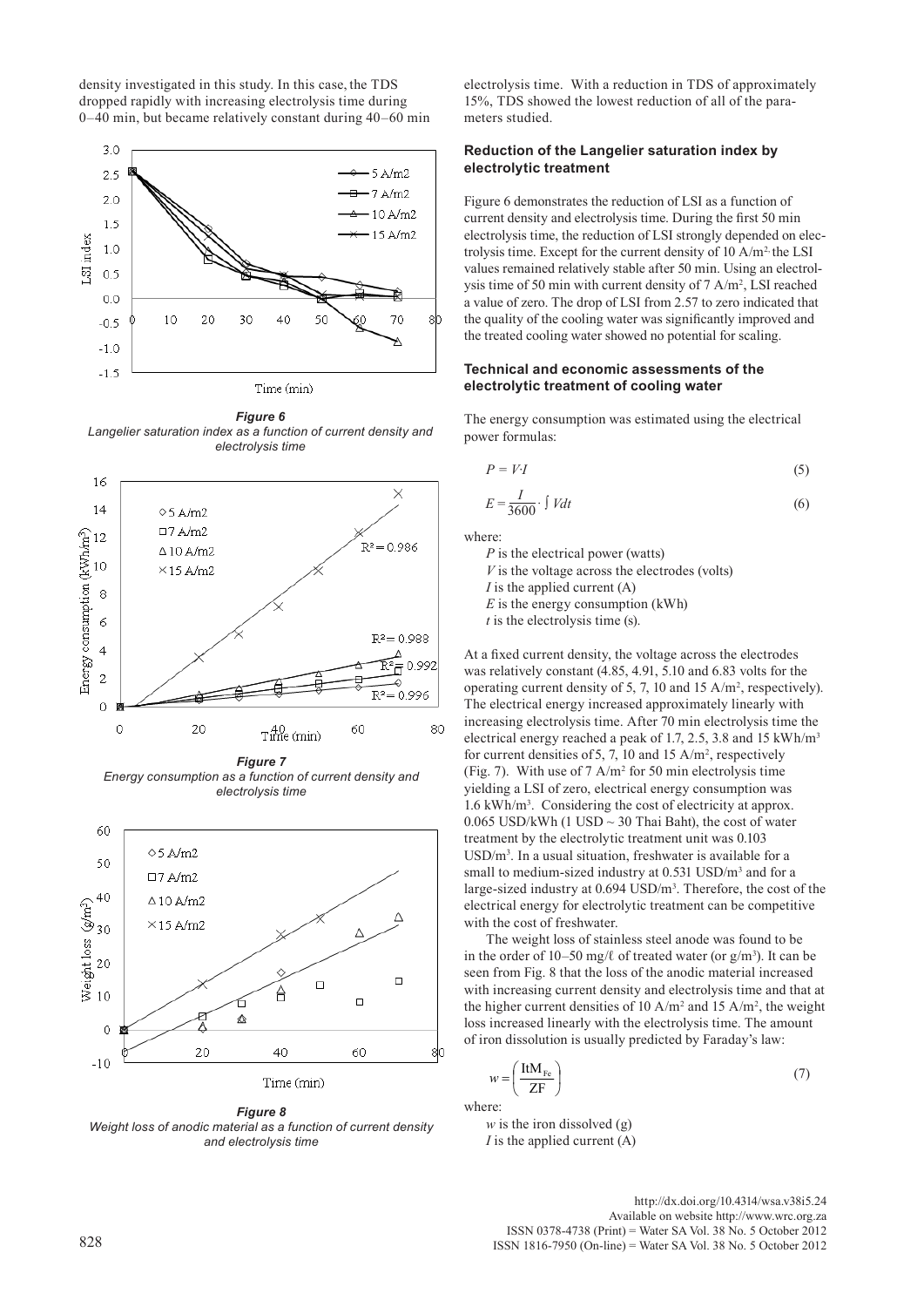*t* is the electrolysis time (s)

 $M_{\text{Fe}}$  is the molecular weight of Fe (55.85 g/mol)

*Z* is the number of electrons involved in the redox reaction

*F* is Faraday's constant (96 500 C per mole of electrons).

The weight loss from the stainless steel anode was found to be approximately 10 times lower than that predicted using Faradays' law. An explanation for this is that stainless steel 304 contains sufficient chromium to form a passive film of chromium oxide, which partially prevents the electrochemical oxidation in a similar fashion to its prevention of surface corrosion. The loss of stainless steel was relatively small in comparison with weight loss from other dissolvable anodes such as iron and aluminium . The released Fe ions can either dissolve in water or form insoluble precipitates. Based on the solubility product of ferrous hydroxide  $(7.9 \times 10^{-15})$  and ferric hydroxide  $(1.1 \times 10^{-36})$ , the amount of soluble Fe ions is limited by the solubility of ferrous hydroxide and ferric hydroxide at an operating pH near neutral. Therefore, the electrolytic unit should be in tandem with a sedimentation unit that separates the iron precipitates from the treated water.

 It has been reported in the literature that the consumption of an aluminium anode in an electrocoagulation process can be as high as 160% of that predicted by Faradays' law (Essadki et al., 2008; Merzouk et al., 2009b; Zongo et al., 2009). The mass overconsumption of aluminium electrodes may be due to both chemical hydrolysis of the cathode and the corrosion pitting phenomenon. The latter phenomenon is associated with chloride anions which cause holes on the electrode surface and the occurrence of side dissolution (Essadki et al., 2008; Merzouk et al., 2009b; Zongo et al., 2009).

## **Conclusion**

Electrolytic treatment with stainless steel anodes was used to treat the cooling water from a cooling tower of a textile industry. The use of  $7 \text{ A/m}^2$  for 50 min electrolysis time yielded a satisfactory efficiency in reducing alkalinity (59% reduction), calcium hardness (21% reduction), total hardness (24% reduction) and total dissolved solids (10% reduction), and resulted in a decrease in LSI from 2.57 to zero. The loss of anode material was of the order of 30 g of stainless steel per 1 m3 of cooling water for the test duration of 50 min. The cost of the electrical energy consumption in the electrolytic treatment has been shown to be competitive with the cost of freshwater. The electrolytic treatment employing stainless steel as both anode and cathode has both technical and economic potential to control the Langelier saturation index of cooling water.

## **Acknowledgements**

The authors are grateful to the Thailand Research Fund (TRF-Master Research Grant, Grant No. MRG-WI535E094) and the Advancing Research Fund of King Mongkut's University of Technology North Bangkok (KMUTNB) for financial support. We wish to thank Square Cooling Tower Co., Ltd. for supplying technical data and Luckytex (Thailand) Co. Ltd. for supplying the cooling water samples. Special thanks are expressed to Dr Elvin Moore for his suggestions and critical reading of this manuscript.

## **References**

- AMERICAN PUBLIC HEALTH ASSOCIATION (1998) *Standard Methods for the Examination of Water and Wastewater*. American Public Health Association, Washington, DC.
- CHEN G (2004) Electrochemical technologies in wastewater treatment. *Sep. Purif. Technol.* **38** 11–41.
- ESSADKI AH, BENNAJAH M, GOURICH B, VIAL CH, AZZI M and DELMAS H (2008) Electrocoagulation/electroflotation in an external-loop airlift reactor – Application to the decolorization of textile dye wastewater: A case study. *Chem. Eng. Process* **47** 1211–1223.
- FRAYNE C (1999) *Cooling Water Treatment Principals and Practice*. Chemical Publishing Company, New York.
- HASSON D, LUMELSKY V, GREENBERG G, PINHAS Y and SEMIAT R (2008) Development of the electrochemical scale removal technique for desalination applications. *Desalination* **230** 329–342.
- HEIDMANN I and CALMANO W (2008) Removal of Zn(II), Cu(II), Ni(II), Ag(I) and Cr(VI) present in aqueous solutions by aluminium electrolytic treatment. *J. Hazard. Mater.* **152** 934–941.
- KEMMER FN (ed.) (1979) *The NALCO Water Handbook*. McGraw-Hill, New York. 4–13 to 4–14.
- LANGELIER WF (1936) The analytical control of anti-corrosion water treatment. *J. Am. Water Works Assoc.* **28** 1500–1521.
- MERZOUK B, GOURICH B, SEKKI A, MADANI K and CHIBANE M (2009a) Removal turbidity and separation of heavy metals using electrolytic treatment-electroflotation technique. A case study. *J Hazard. Mater.* **164** 215–222.
- MERZOUK B, GOURICH B, SEKKI A, MADANI K and VIAL CH (2009b) Barkaoui M. Studies on the decolorization of textile dye wastewater by continuous electrocoagulation process. *Chem. Eng. J.* **149** 207–214.
- SCHULZ MC, BAYGENTS JC and FARRELL J (2009) Laboratory and pilot testing of electrolytic treatment for removing scaleforming species from industrial process waters. *Int. J. Environ. Sci. Technol.* **6** 521–526.
- TCHOBANOGLOUS G, BURTON FL and STENSEL HD (2002) *[Wastewater Engineering: Treatment and Reuse](http://www.amazon.co.uk/Wastewater-Engineering-Inc-Metcalf-Eddy/dp/007124140X/ref=sr_1_1?ie=UTF8&s=books&qid=1242270534&sr=1-1)*. Metcalf & Eddy Inc, McGraw-Hill, New York. 987–990.
- ZONGO I, MAIGA AH, WÉTHÉ J, VALENTIN G, LECLERC J-P, PATERNOTTE G and LAPICQUE F (2009) Electrocoagulation for the treatment of textile wastewaters with Al or Fe electrodes: Compared variations of COD levels, turbidity and absorbance. *J Hazard. Mater.* **169** 70–76.